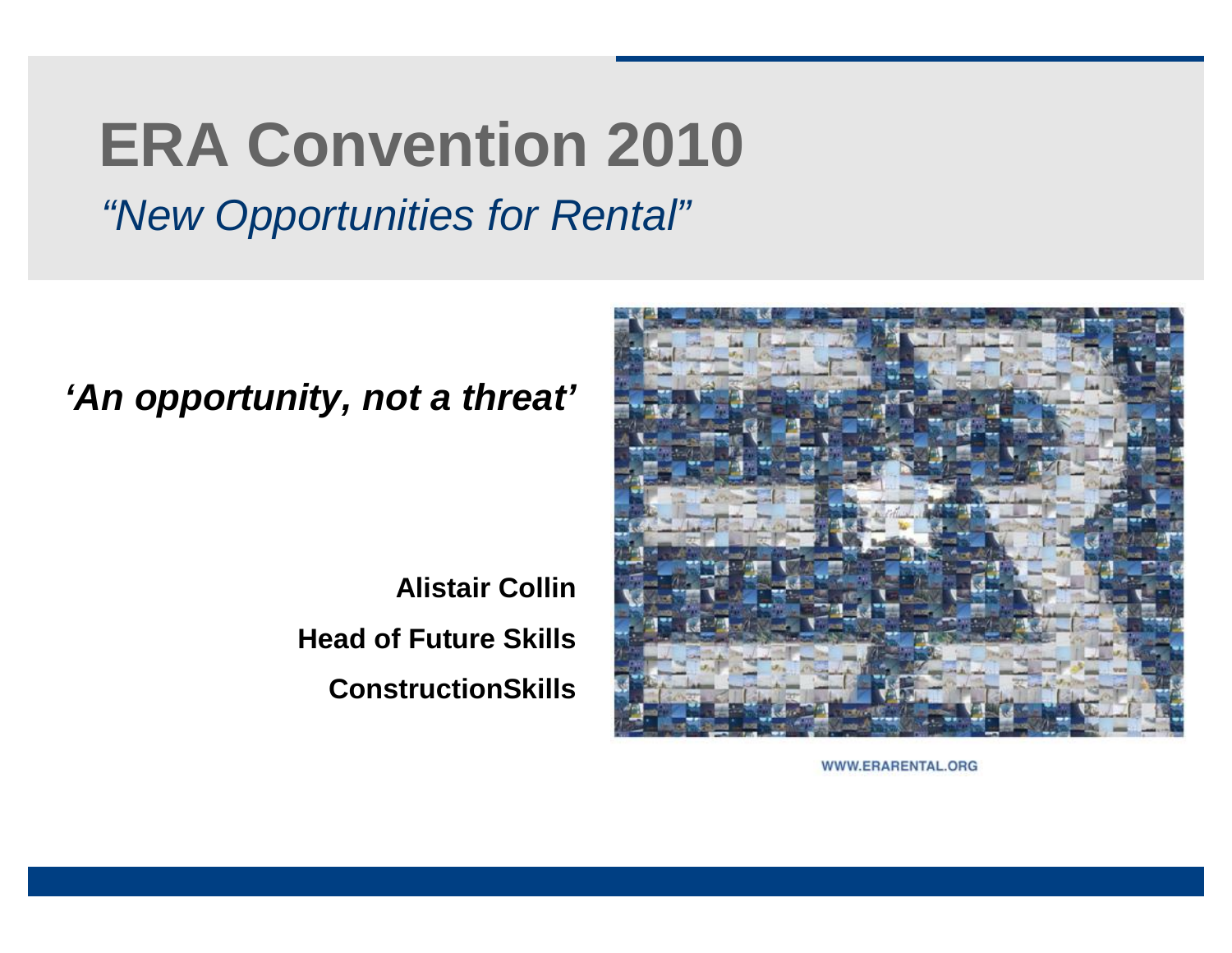

#### **Impact of construction in the UK**

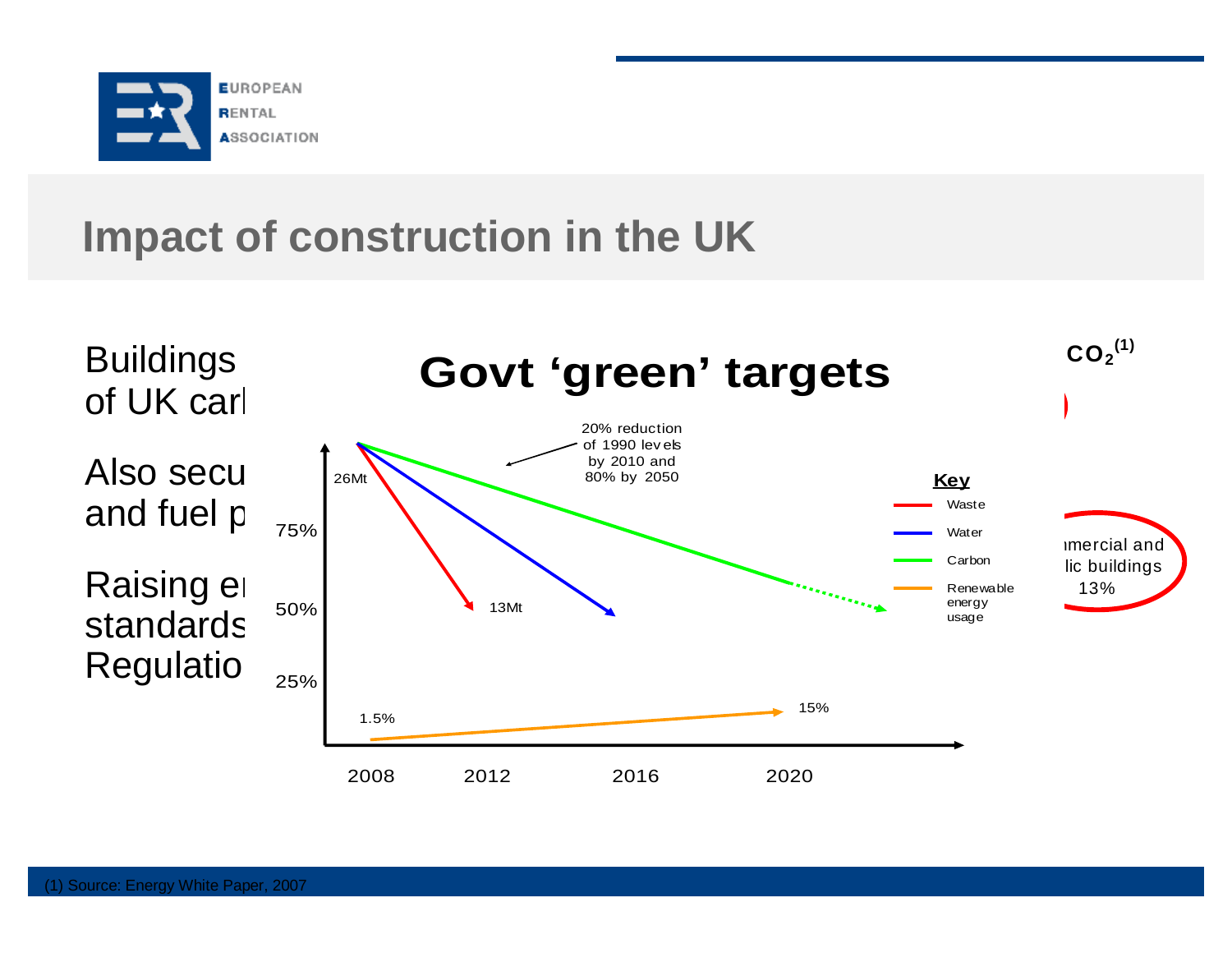

### **Opportunities within sustainability**

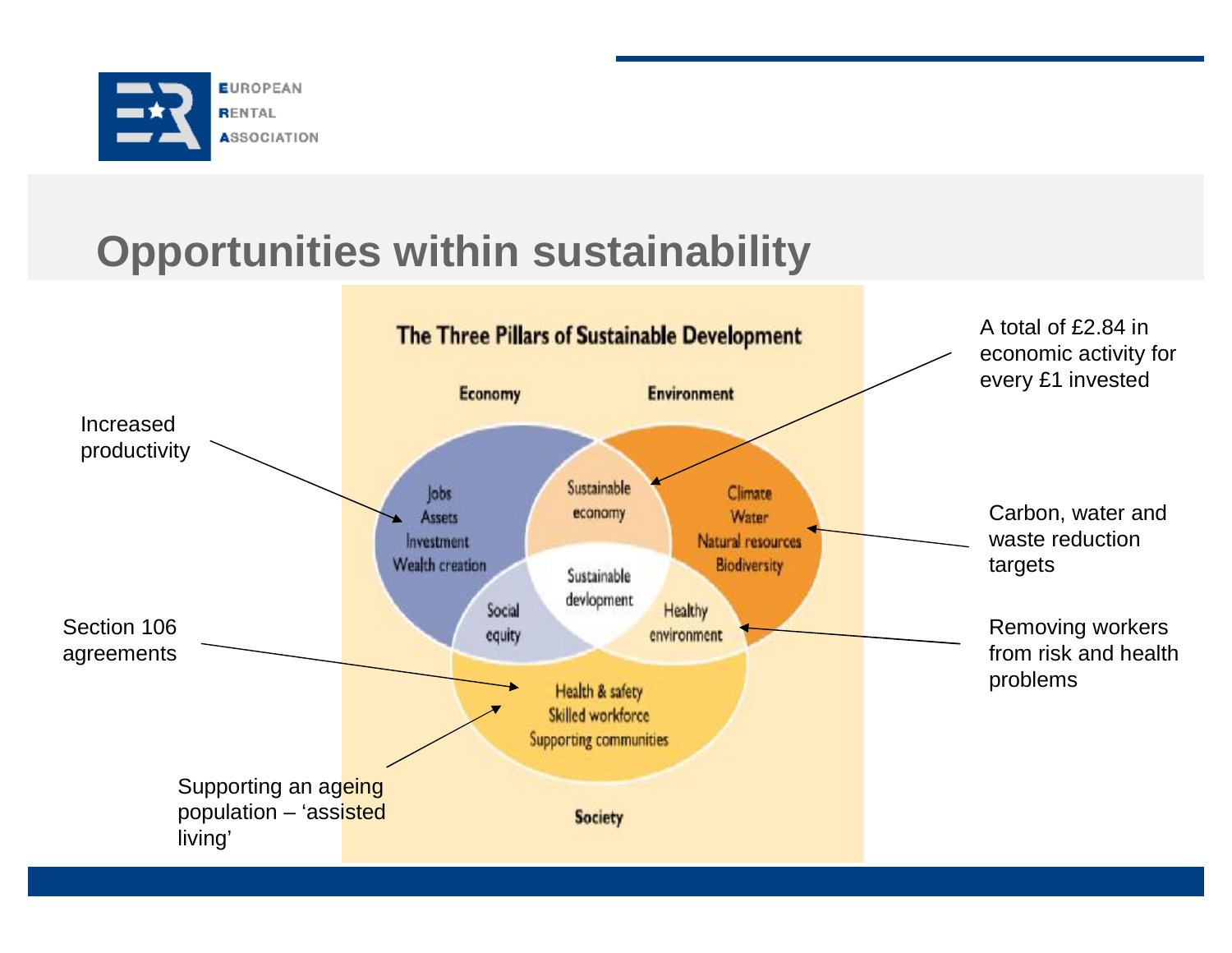

#### **Construction productivity**

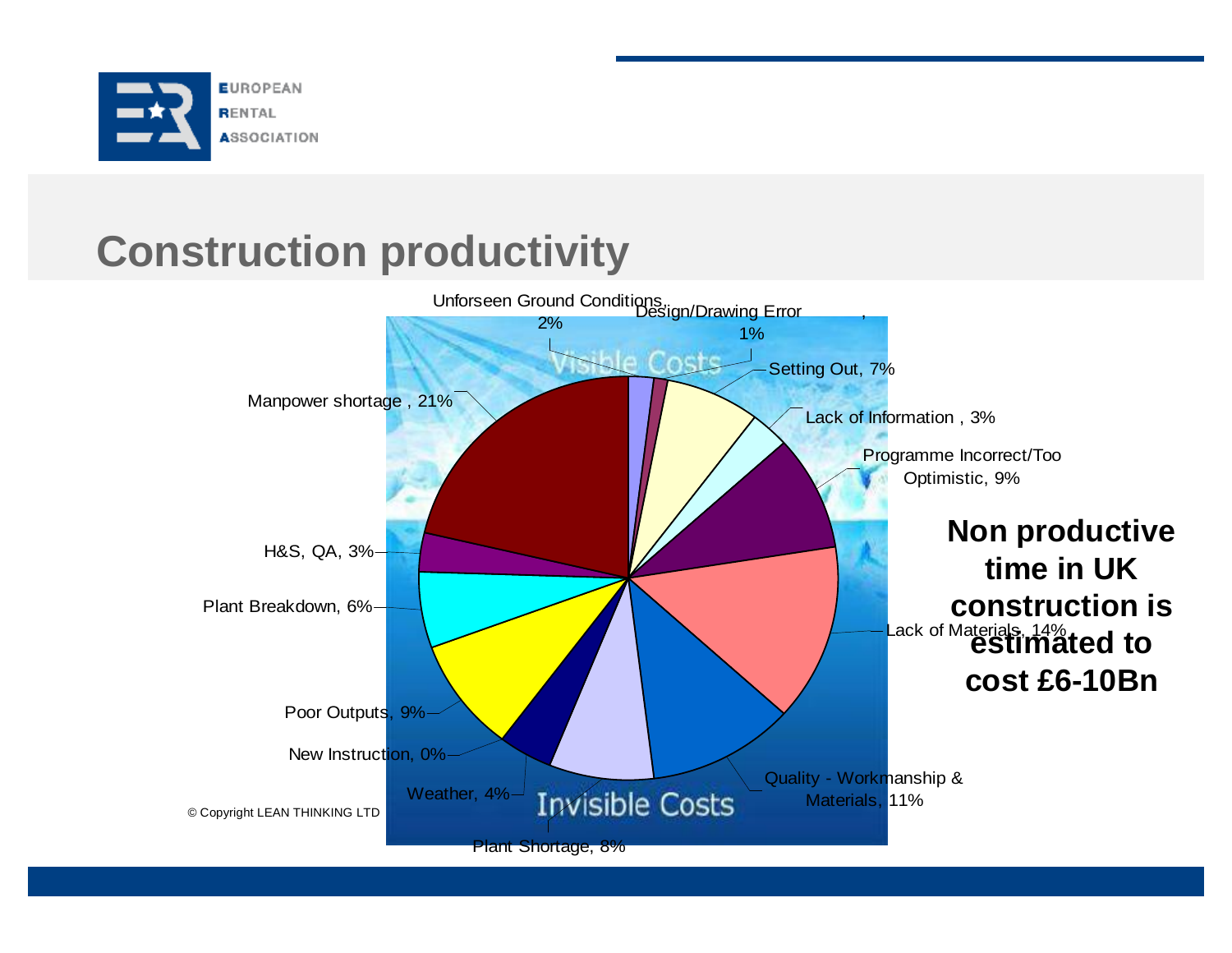

#### **Existing building stock - A sense of scale**

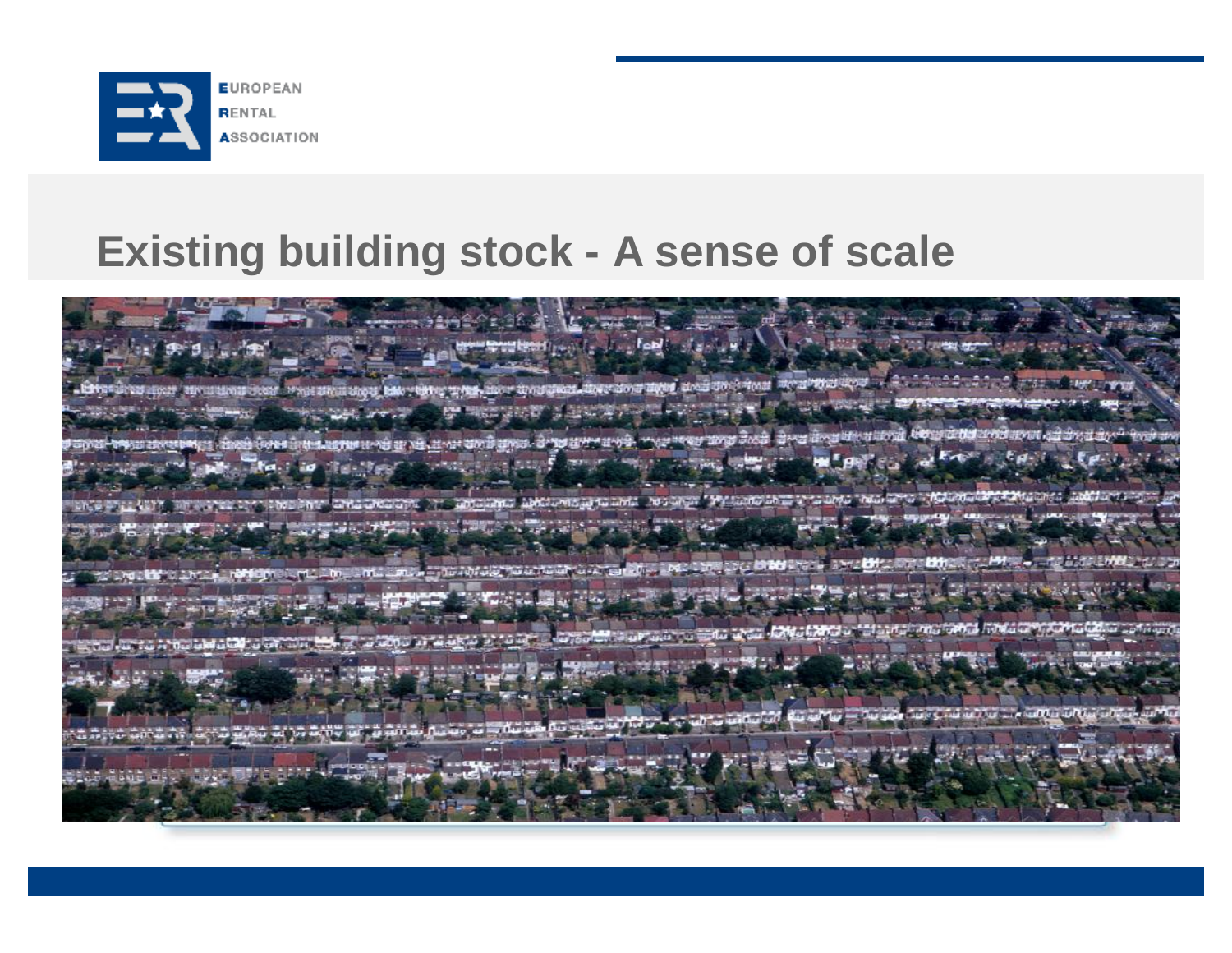

#### **Process and skill changes**

#### **Million/bricks**

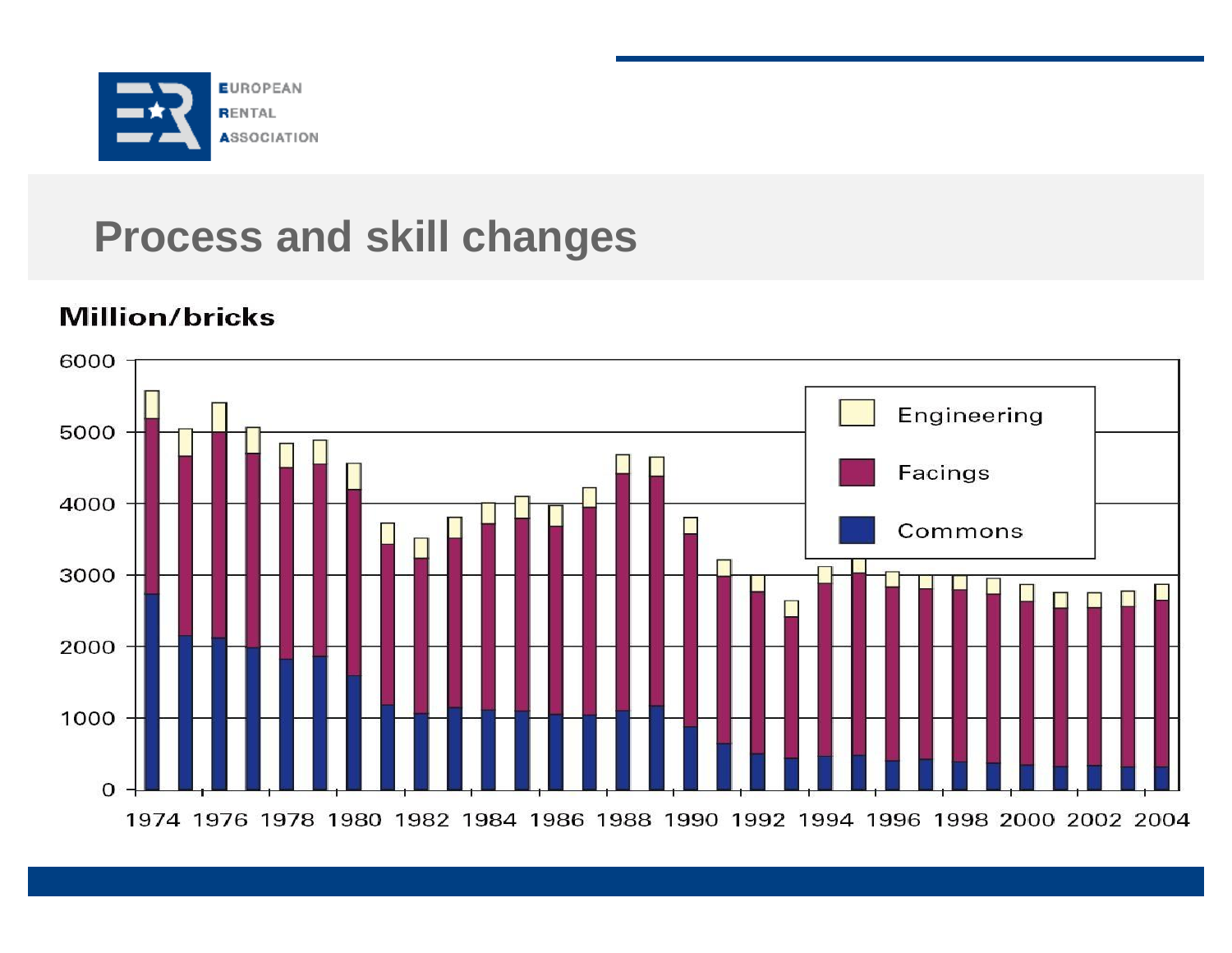

#### **Changing technologies – Astute class submarines**



The UK has been building submarines for more than a century

The first nuclear-powered Dreadnought in 1960

Last nuclear warhead-carrying Vanguards, HMS Vigilant, in 1995.

17 years since the last sub was launched.

The ability to design, built and test them had to be recreated from scratch.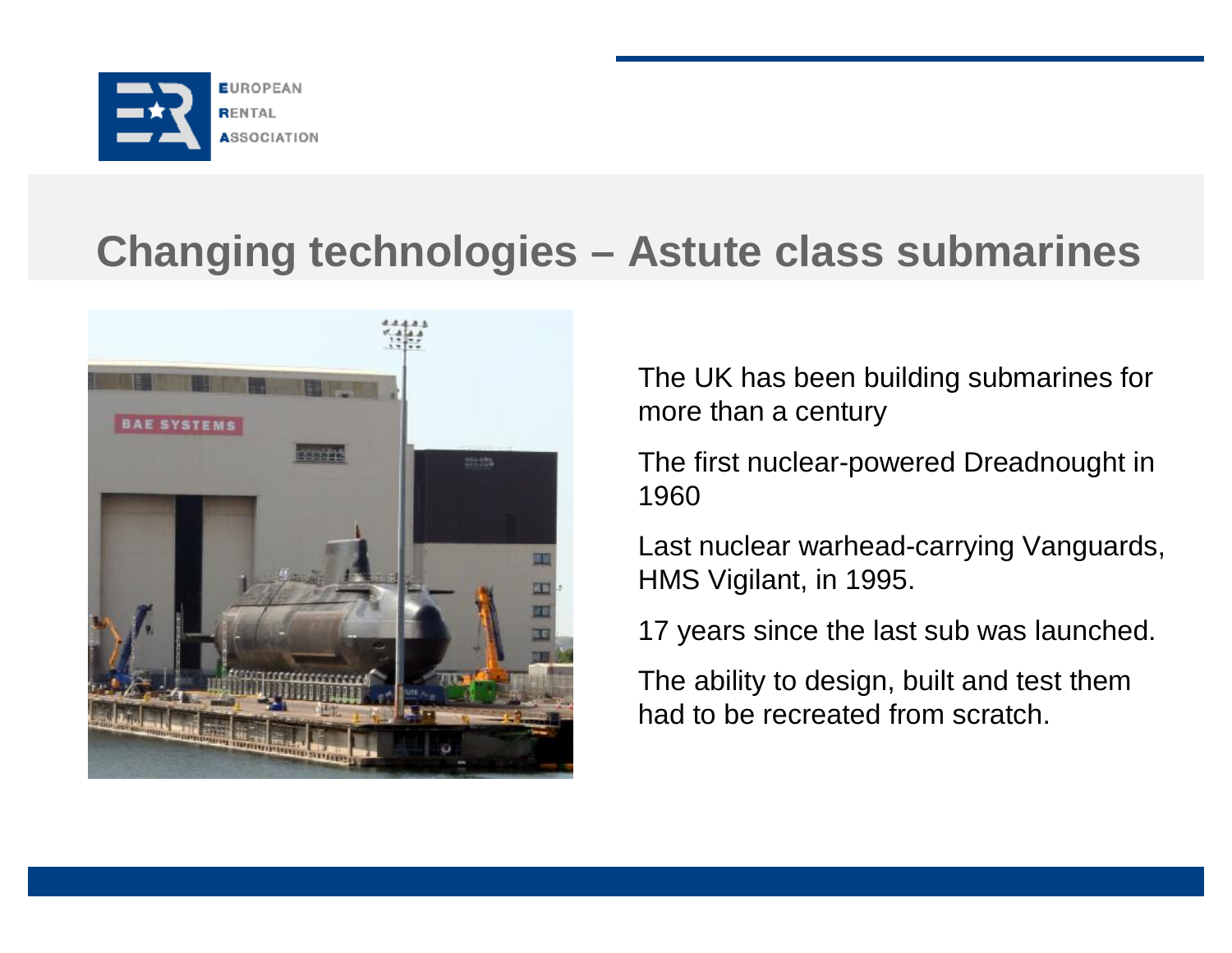

#### **Changing the market**





*'If I had asked people what they wanted, they would have said a faster horse.'*

### **Henry Ford**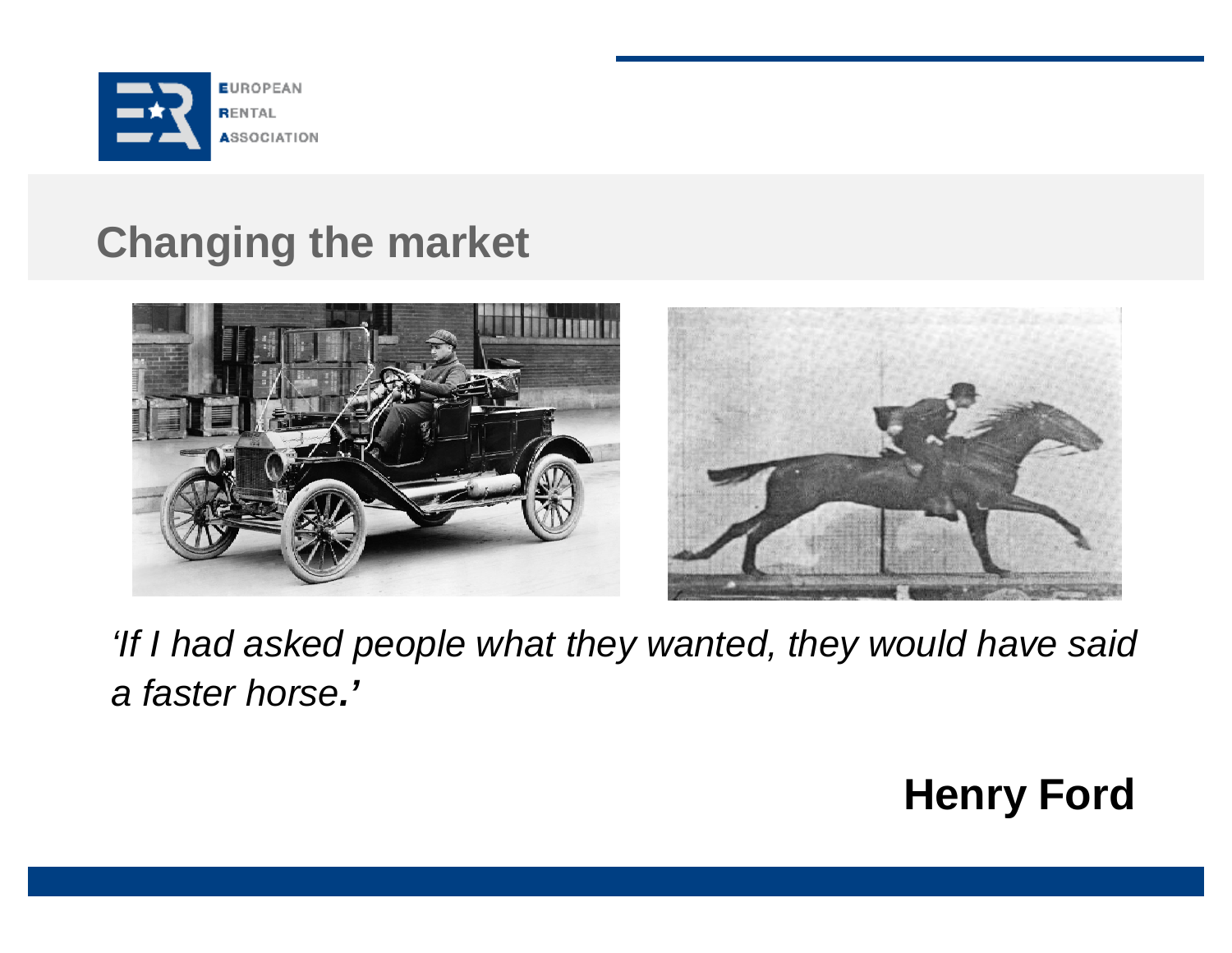

#### **Innovative solutions using technology**





# amazon.co.uk®



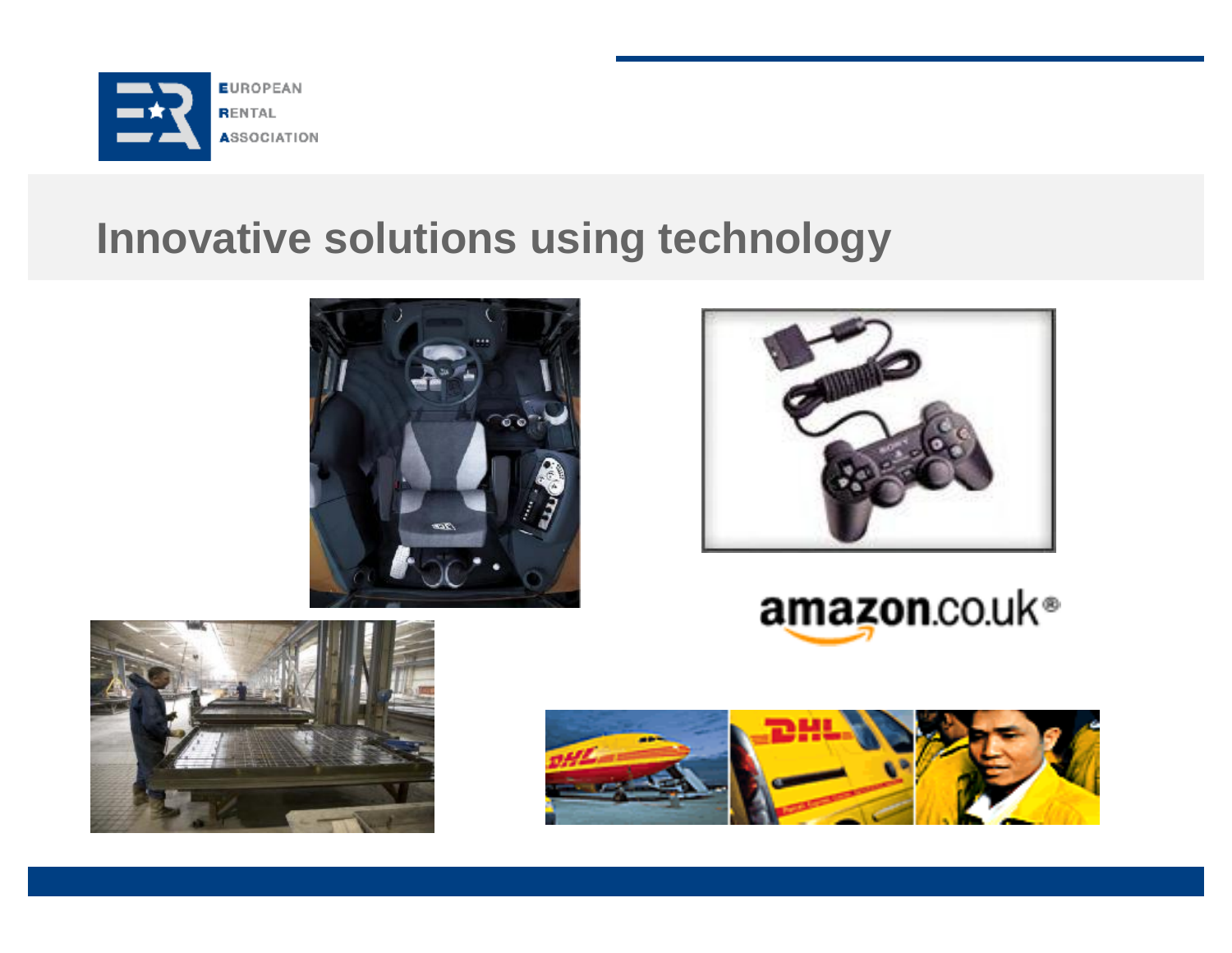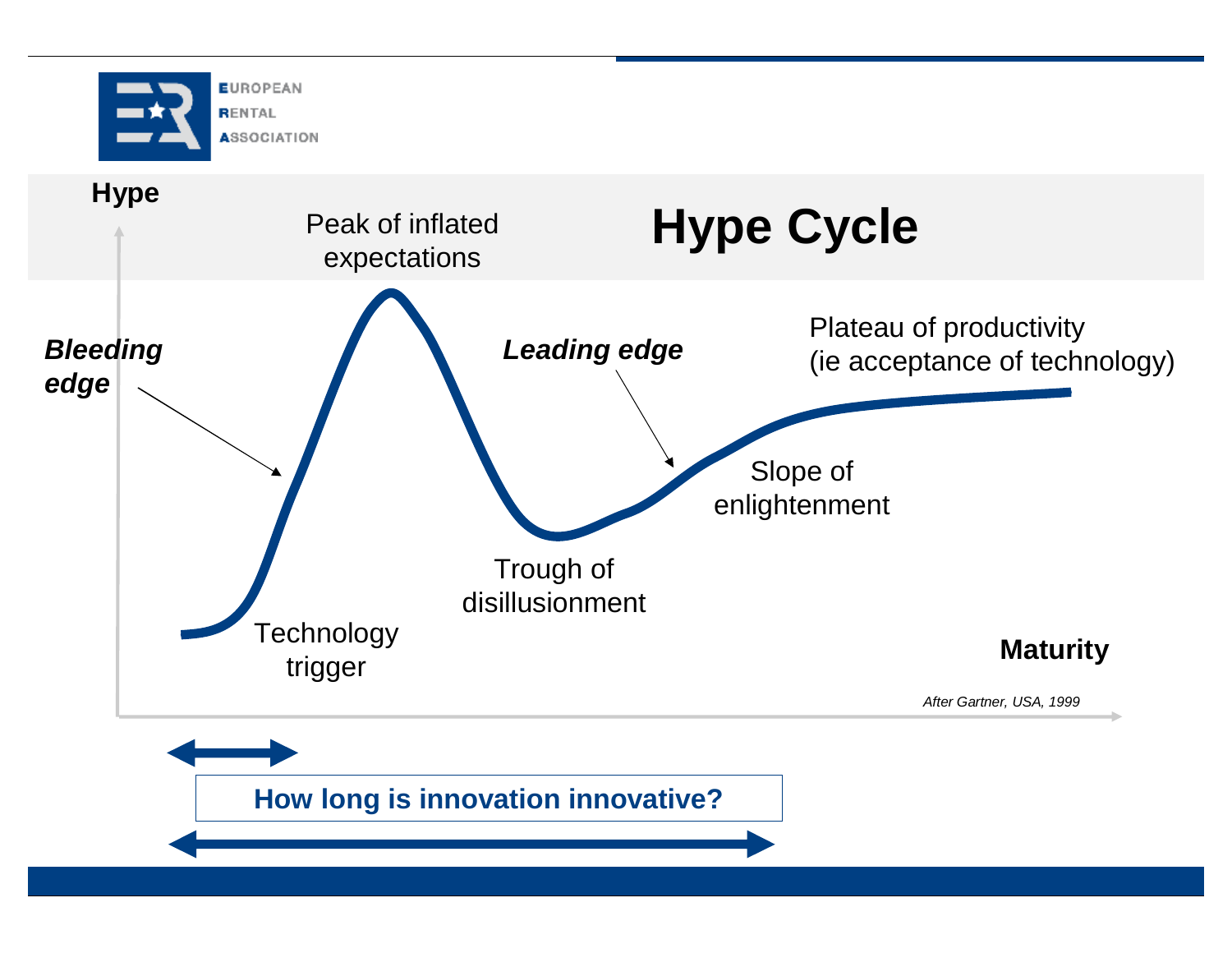

## 21<sup>st</sup> Century companies - doing things differently



'Plan A' has added £100M to the bottom line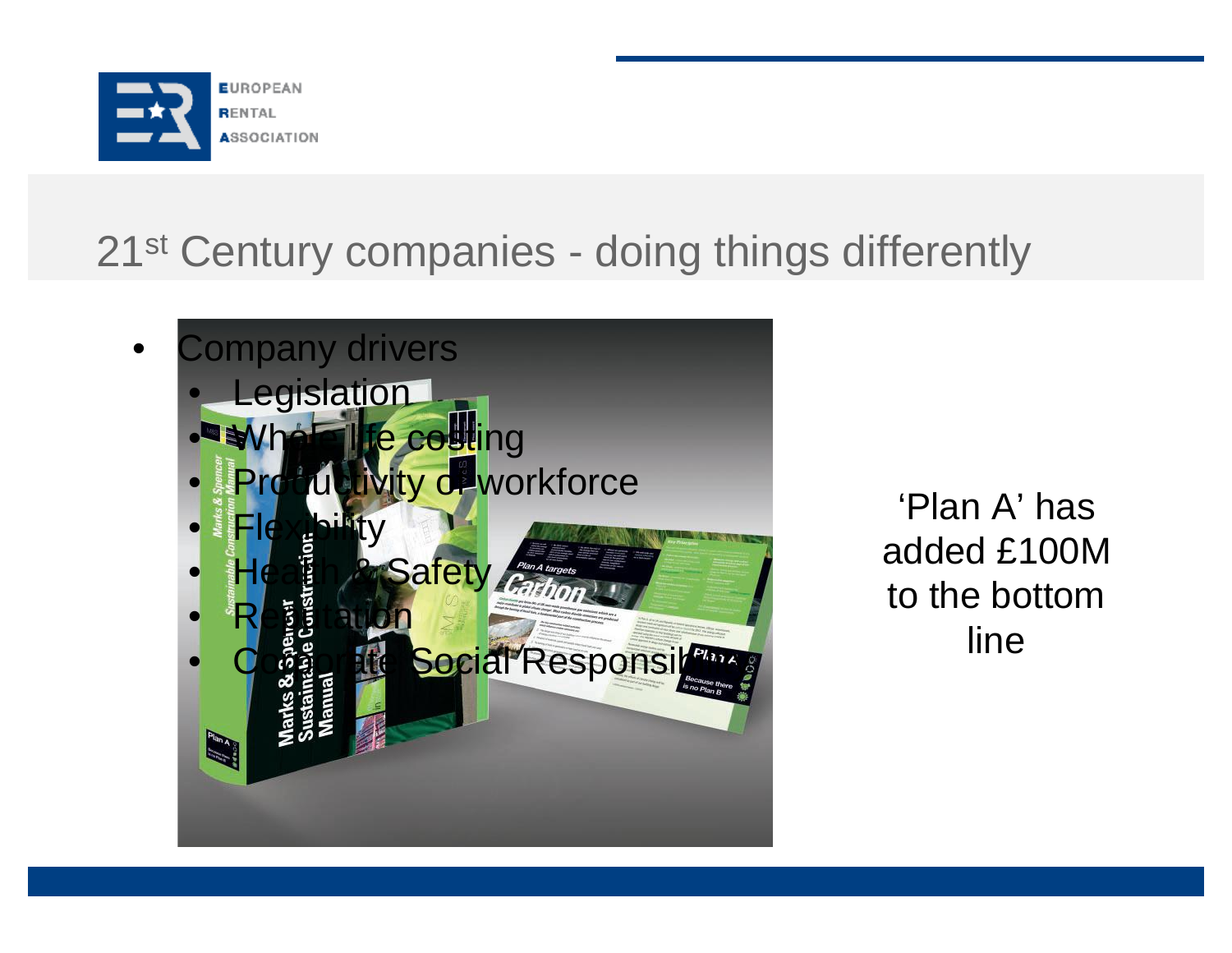

### **Changing expectations and risk**

#### **Large clients/projects Small clients Small clients**

Lifetime costing

Increased value

Time and cost predictability

Contractors and design teams need to improve business efficiency, reduce defects, deliver ahead of time etc

| Product change |
|----------------|
| People change  |
| Process change |
|                |